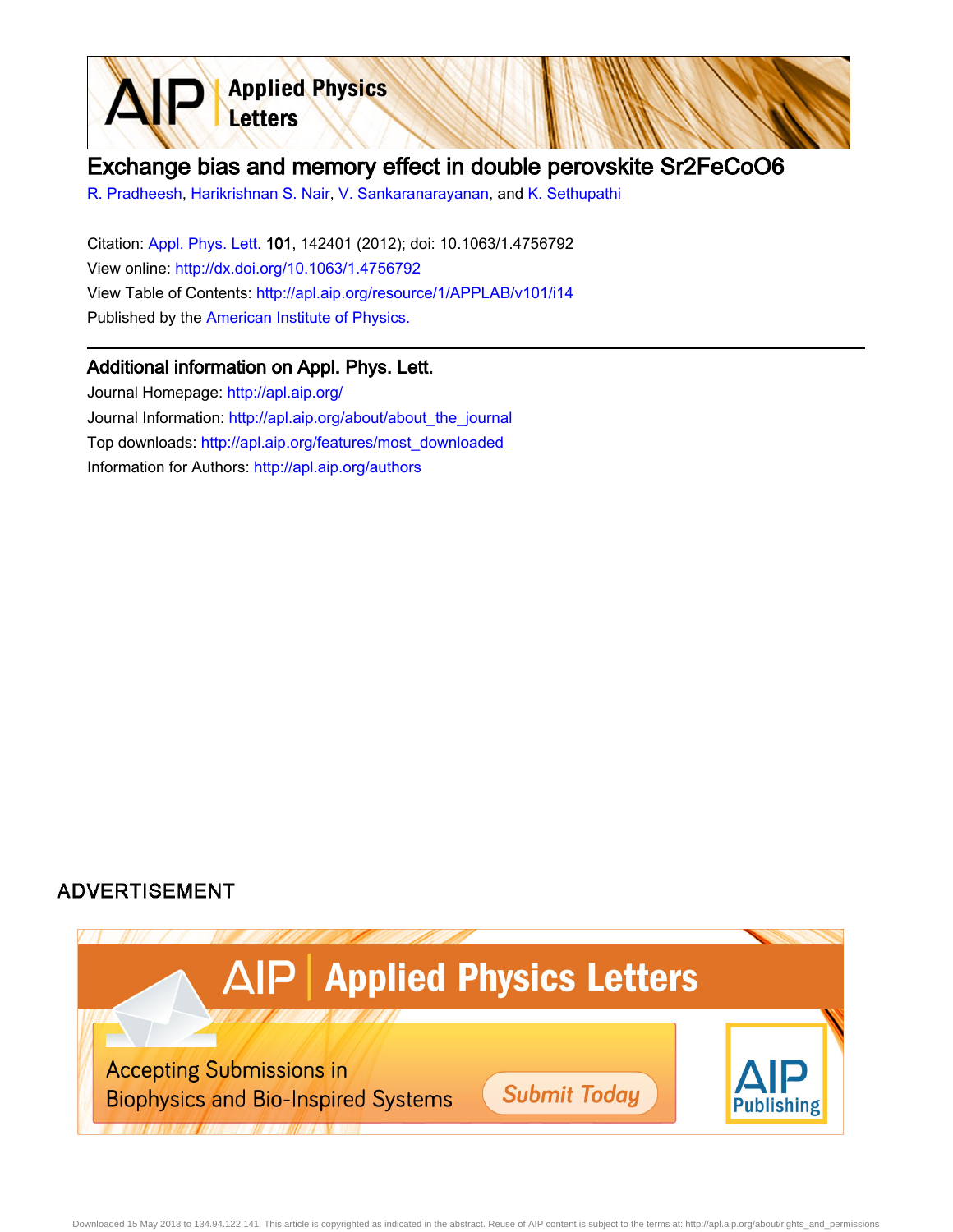## <span id="page-1-0"></span>Exchange bias and memory effect in double perovskite  $Sr<sub>2</sub>FeCoO<sub>6</sub>$

R. Pradheesh,<sup>1,a)</sup> Harikrishnan S. Nair,<sup>2,a)</sup> V. Sankaranarayanan,<sup>1</sup> and K. Sethupathi<sup>1</sup> <sup>1</sup>Low Temperature Physics Laboratory, Department of Physics, Indian Institute of Technology Madras, Chennai 600036, India  $^2$ Jülich Center for Neutron Sciences-2/Peter Grünberg Institute-4, Forschungszentrum Jülich, 52425 Jülich, Germany

(Received 25 May 2012; accepted 17 September 2012; published online 1 October 2012)

We report on the observation of exchange bias (EB) and *memory effect* in double perovskite  $Sr<sub>2</sub>FeCoO<sub>6</sub>$ . Antiphase boundaries between the ferromagnetic and the antiferromagnetic regions in the disordered glassy phase are assumed as responsible for the observed effect, which reflects in the cooling field dependence and temperature evolution of exchange bias field and in *training* effect. The spin glass (SG) phase itself is characterized through *memory*, ageing, and magnetic relaxation experiments. The spin glass transition temperature,  $T_g$ , versus  $H_{dc}^{2/3}$  follows the Almeida-Thouless line yielding a freezing temperature,  $T_f = 73$  K. Time-dependent magnetic relaxation studies reveal the magnetization dynamics of the underlying glassy phase in this double perovskite. V<sup>C</sup> 2012 American Institute of Physics. [[http://dx.doi.org/10.1063/1.4756792\]](http://dx.doi.org/10.1063/1.4756792)

Materials that show vertical/horizontal displacement of magnetic hysteresis loop—known as exchange bias (EB) materials—are potential candidates for technological applications as spin valves, $\frac{1}{2}$  $\frac{1}{2}$  $\frac{1}{2}$  $\frac{1}{2}$  $\frac{1}{2}$  permanent magnets, $\frac{2}{3}$  and in magnetic recording.<sup>[3,4](#page-4-0)</sup> Exchange bias is observed mainly in ferromag-netic (FM)/antiferromagnetic (AFM) bilayers<sup>[5](#page-4-0)</sup> but, also in nanoparticles, $6$  inhomogeneous magnets, $2$  and strongly correlated oxides like manganites, $\frac{7}{1}$  $\frac{7}{1}$  $\frac{7}{1}$  cobaltites, $\frac{8}{1}$  $\frac{8}{1}$  $\frac{8}{1}$  and in interme-tallics.<sup>[9](#page-4-0)</sup> In classical EB systems, the hysteresis loop is shifted to the left of the origin and conventionally EB is defined negative. Positive EB has also been reported, for example, in metallic bilayers<sup>[10](#page-4-0)</sup> and in spin glasses  $(SGs)$ .<sup>[11](#page-4-0)</sup> In a detailed study to distinguish between reentrant spin glass (RSG) and cluster glass (CG), exchange bias with a shift in both magnetization and field axis was observed in  $L_{0.5}Sr_{0.5}CoO<sub>3</sub>.<sup>12</sup> In$  $L_{0.5}Sr_{0.5}CoO<sub>3</sub>.<sup>12</sup> In$  $L_{0.5}Sr_{0.5}CoO<sub>3</sub>.<sup>12</sup> In$ this letter, we report the observation of exchange bias in a spin glass double perovskite, thereby, extending the generality of this phenomenon.

The SG nature of  $Sr<sub>2</sub>FeCoO<sub>6</sub>$ , with transition temperature  $T_g \approx 75$  K, studied through macroscopic magnetization and structural studies using neutrons has been reported elsewhere. $^{13}$  $^{13}$  $^{13}$  In this paper, we focus on detailed magnetization measurements in field-cooled and zero field-cooled conditions along with magnetic relaxation measurements conducted using commercial SQUID magnetometer and physical property measurement system (both M/s Quantum Design Inc.).

As the first set of magnetization measurements, fieldcooled hysteresis curves at different temperatures were measured on  $Sr<sub>2</sub>FeCoO<sub>6</sub>$ . To this effect, the sample was field-cooled from 120 K to a temperature below  $T_g$  with an applied field of 50 Oe (after each  $M(H)$  curve the sample was demagnetized by warming up to 120 K). The field-cooled magnetic hysteresis loops at different temperatures in the range 30–70 K, which show clear shifts resembling EB are presented in Fig. 1(a). The loop-shifts in the  $M(H)$  plots, as seen in the figure, can signify exchange bias due to the spins

 ${}^{a}$ R. Pradheesh and Harikrishnan S. Nair contributed equally to this work.  $\qquad 50$  K observed with 12 loops.

at FM/AFM, FM/SG interfaces. In  $Sr<sub>2</sub>FeCoO<sub>6</sub>$ , antisite disorder leads to SG phase at low temperature which then forms FM/SG interfaces which can cause exchange anisotropy. In order to avoid minor loop effect in the observation of a genuine EB-shift, the optimal maximum applied field  $(H_{max})$ should be greater than the anisotropy field  $(H_A)$  of the system. From the analysis of initial magnetization at 50 K using  $M = M_s(1 - a/H - b/H^2) + \chi H$  and using the



FIG. 1. (a) Field-cooled (50 Oe) isothermal magnetization of  $Sr<sub>2</sub>FeCoO<sub>6</sub>$  at different temperatures below  $T_g$ . The field range is limited to  $\pm 1000$  Oe (H<sub>max</sub>), which is greater than H<sub>A</sub> (i.e., H<sub>max</sub> > H<sub>A</sub>). (b) Hysteresis plots at different  $H_{max}$  where exchange bias disappears. (c) Training effect at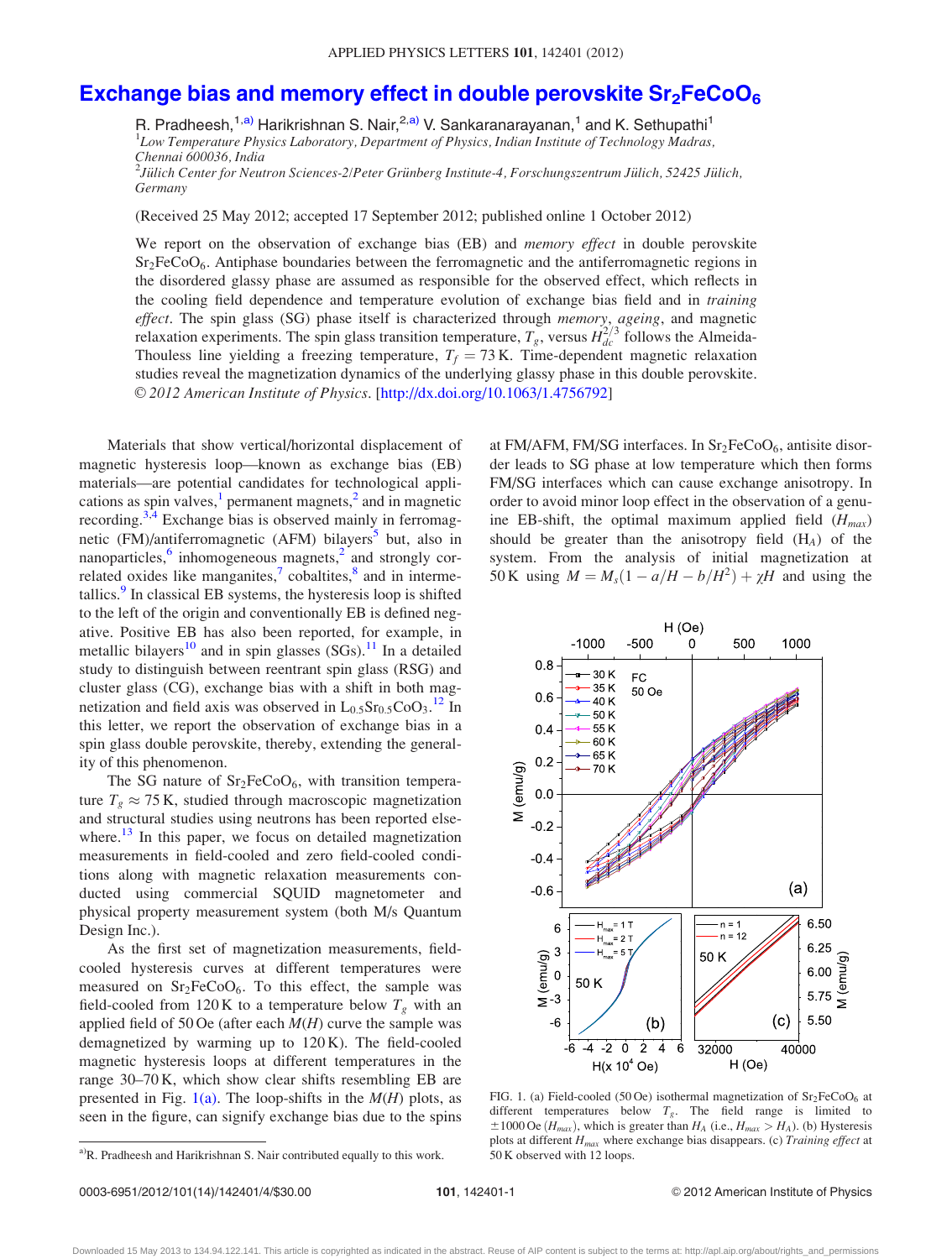<span id="page-2-0"></span>relations  $b = 4K_1^2/15M_s^2$  and  $H_A = 2K_1/M_s^{14,15}$  $H_A = 2K_1/M_s^{14,15}$  $H_A = 2K_1/M_s^{14,15}$  a rough estimate of the anisotropy field  $H_A = 448$  Oe was obtained  $(M<sub>s</sub>$  is saturation magnetization, a, b are free-parameters,  $K<sub>1</sub>$ is anisotropy constant,  $\chi$  is the high-field susceptibility). Consequently, our hysteresis measurements were performed such that the maximum applied field  $H_{max} > H_A$ . Fig. [1\(b\)](#page-1-0) shows that the effect of applied fields greater than 10 kOe is to diminish the effect of exchange bias. Similar effect of vanishing EB at high fields has been reported for cluster glass perovskite cobaltites.<sup>[16](#page-4-0)</sup> In order to confirm that the exchange bias effect is intrinsic, we performed training effect experiment where the  $M(H)$  curve at 50 K is recorded in fieldcooled condition for 12 continuous loops. In Fig.  $1(c)$ , a magnified view of the 1st and 12th loops is presented showing a clear shift which is typical of the response from exchange biased systems and hints at the metastable nature of the interface.<sup>[17](#page-4-0)</sup> Field-cooled hysteresis curves at  $50 K$ were measured as a function of different cooling fields,  $H_{FC}$ . The exchange bias field was estimated from the  $M(H)$  loops as  $|H_{EB}| = |(H_+ + H_-)/2|$ ;  $H_+$  and  $H_-$  are the positive and negative intercepts of the magnetization curve with the field axis. The variation of  $H_{EB}$  as a function of  $H_{FC}$  and temperature is shown in Figs.  $2(a)$  and  $2(b)$ , respectively. In order to probe RSG features in the present system, we performed field-cooled hysteresis measurements at different cooling fields as suggested in Mukherjee et al.<sup>[12](#page-4-0)</sup> The resulting  $M(H)$ plots are presented in Fig.  $2(c)$ . Displaced hysteresis loops are evident which with increasing  $H_{FC}$  intersect the H-axis at a progressively higher negative values. Similar feature has been observed in  $La<sub>0.5</sub>Sr<sub>0.5</sub>CoO<sub>3</sub><sup>12</sup>$  $La<sub>0.5</sub>Sr<sub>0.5</sub>CoO<sub>3</sub><sup>12</sup>$  $La<sub>0.5</sub>Sr<sub>0.5</sub>CoO<sub>3</sub><sup>12</sup>$  and signifies the presence of FM clusters.

In the case of spin glass systems, the peak at  $T_g$  in the imaginary part of ac magnetic susceptibility shifts to low temperature with increasing value of superimposed dc field. The evolution of  $T_g$  with applied magnetic field can be explained by Almeida-Thouless (AT) line in a H-T phase dia-gram.<sup>[18](#page-4-0)</sup> The  $AT$  line is described by the following equation:

$$
\frac{H_{dc}(T)}{\Delta J} = (1 - T_g/T_c)^{\alpha}.
$$
 (1)

Here,  $\Delta J$  is the width of the distribution of exchange interactions,  $H_{dc}$  is the superimposed dc magnetic field, and  $T_C$  is the transition temperature. Fig. 3(a) is the plot of  $T_g$  versus  $H_{dc}^{2/3}$  for Sr<sub>2</sub>FeCoO<sub>6</sub>, which shows a decrease in  $T_g$  with applied field. A fit to the variation of  $T_g$  with field assuming the critical exponent  $\alpha = 3/2$  gives straight line fit satisfying the AT equation and confirms the spin glass nature of  $Sr<sub>2</sub>FeCoO<sub>6</sub>$ . Linear behaviour with the critical exponent being  $3/2$  is observed for low fields ( $\mu_0H < 1$  T). Extrapolating the fit to both the axes, we obtain the freezing temperature  $(T_f)$  and the critical field  $(H_{cr})$  as 73 K and 116 Oe, respectively. The conformity with AT-line has been observed in intrinsically exchange biased  $Zn_xMn_{3-x}O_4$  solid solu-tions.<sup>[19](#page-4-0)</sup> For reentrant spin glass systems, the disorder extends to the whole volume resulting in the shift of  $T_f$  to lower temperatures with increase in magnetic field. $^{20}$ 

In order to further test the glassy magnetic ground state in  $Sr<sub>2</sub>FeCoO<sub>6</sub>$ , *memory* experiments were conducted, for which, the sample is first zero field-cooled to low temperatures at a constant cooling rate, while recording magnetization. While cooling, intermediate stops are administered below  $T_c$  when the measurement is stopped (for 2h) and



FIG. 2. Exchange bias field  $H_{EB}$  plotted against (a)  $H_{FC}$  and (b) temperature conform to typical exchange bias characteristics. (c) The field-cooled hysteresis curves at different cooling fields up to 20 kOe display vertical displacement that signifies FM clusters present in the system.



FIG. 3. (a)  $T_g$  vs  $H_{dc}^{2/3}$  plot for Sr<sub>2</sub>FeCoO<sub>6</sub> where  $H_{dc}$  is the superimposed dc field and the dashed-line shows the fit according to Eq. (1). The inset shows the real part of ac susceptibility,  $\chi'(T)$ , at different applied dc fields. (b) Memory effect in  $Sr_2FeCoO_6$ . The stops administered during the cooling curve, where the measurement is halted, are recovered in the heating cycle. The derivative plots clearly show the recovered stops. For comparison, a reference measurement curve (without stops) is also presented.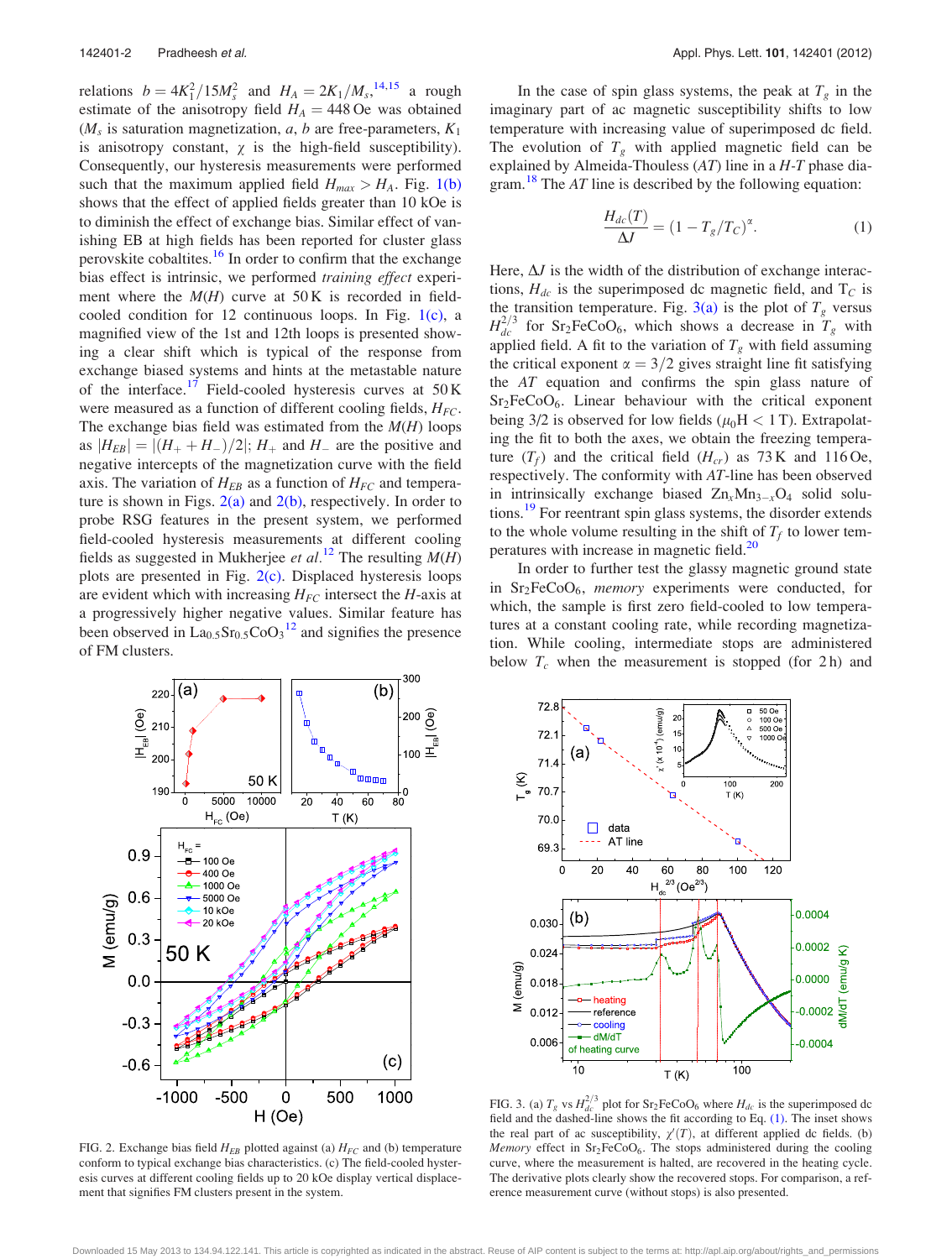magnetization is allowed to relax. After reaching the lowest possible temperature, the sample is heated back at a constant heating rate without administering any stops and magnetization is recorded. For comparison, a reference curve where no stops are administered is also recorded. The cooling, heating, reference and the derivative of the heating curve,  $dM/dT$ , are presented in Fig. [3\(b\)](#page-2-0). Clear "dips" in magnetization of the cooling curve are discernible, where the measurement was stopped. The signatures of *memory* effect are clear in the heating cycle where the steps are recovered at the same temperature points. This is clearly visible in the plot of  $dM/dT$ . Observation of memory effect is a confirmation of the magnetic glassy state and has been reported in canonical spin glasses and phase separated manganites that show spin glasslike ground states.

In order to study the magnetic relaxation mechanisms stemming from the underlying magnetic glassy state, time dependent magnetization with different wait times was recorded at 50 K. For these measurements, the sample was zero field-cooled to 50 K, a wait time  $t_w$  was administered, and then the magnetization was measured as a function of time. Evident from Fig. 4(a), a clear dependence on  $t_w$  can be seen wherein the system becomes magnetically stiffer as the wait time increases; which is common among canonical spin glasses. Fig. 4(b) shows time-dependent magnetization at  $t_w = 3600 \text{ s}$  but at different temperatures. The timedependent magnetization was fitted well with a stretched exponential of the form



FIG. 4. (a) Time-dependent magnetization of  $Sr<sub>2</sub>FeCoO<sub>6</sub>$  at 50 K for three different wait times. The solid lines are fit to the Eq. (2). (b) The timedependent magnetization with a wait time of  $t_w = 3600 \text{ s}$ . Signatures of *aging* are present in relaxation experiments in both ZFC  $((c)$  and  $(e)$ ) and FC  $((d)$  and  $(f)$ ) protocols. (c) and  $(d)$  show negative temperature cycling in ZFC and FC modes, respectively, while (e) and (f) show the same plots in warming mode. Asymmetric response is clearly seen for the warming mode.

$$
M(t) = M_0 - M_g \exp\left[-\left(\frac{t}{t_r}\right)^{1-n}\right],
$$
 (2)

where  $M_0$  is the intrinsic ferromagnetic moment,  $M_g$  is the glassy component of the moment,  $t_r$  is the characteristic time component, and  $n$  is the stretched exponential exponent. Equation (2) is similar to Kohlrausch law<sup>21</sup> which is used to explain magnetic, dielectric, and optical phenomena, where relaxation mechanisms play an important role in the dynamics. The exponent in Eq. (2) is temperature dependent, and according to the percolation model, varies in the range  $\frac{1}{3} \leq n \leq 1$ .<sup>22</sup> Table I shows the parameters obtained from the fit according to Eq. (2). The values of n and  $M_0$  are independent of  $t_w$  while the characteristic time scale  $t_r$  varies with  $t_w$  typical of canonical spin glasses.<sup>[23](#page-4-0)</sup> The characteristic time varies slowly with the wait time, but the dependence of  $t_r$  on  $t_w$  implies that it is in a non-equilibrium state and that of the memory effect. Negative temperature cycling of magnetization in zero field-cooled (ZFC) and field-cooled (FC) protocols was also performed to complement the memory effect. In the ZFC protocol, the sample was cooled down to 35 K in ZFC mode and a field of 100 Oe was applied to measure magnetization for time  $t_1$ . Further, the sample was cooled down to 30 K, the field is switched off, immediately after which the magnetization is recorded for another time  $t<sub>2</sub>$ . After  $t_2$ , the system is taken back to 35 K and magnetization measured for time  $t_3$ . In the above measurement,  $t_1 = t_2 = t_3 = 3600$  s. Fig. 4(c) shows the ZFC temperature cycling where the effect of memory is observable even after *aging* at lower temperature. Fig.  $4(d)$  illustrates the same experiment as in (c) but, in FC protocol. Similar measurements (ZFC and FC) but in heating cycle were performed the results of which are given in Figs.  $4(e)$  and  $4(f)$ . An asymmetric response is observed which means that there is no memory while heating the sample.

The relaxation measurements confirm the spin glass nature of  $Sr<sub>2</sub>FeCoO<sub>6</sub>$  and can be concluded that the observed exchange bias is seen in the spin glass phase. Exchange bias systems with FM/SG interfaces are known to show exponential decrease in  $H_{EB}$  with temperature.<sup>[7](#page-4-0)</sup> In such a scenario, the SG phase forms the frozen phase where magnetization is irreversible while that of the FM phase is reversible. In the present case, we assume a minority FM phase which coexists in a majority AFM disordered (glassy) phase as deduced from the hysteresis curves and lack of saturation magnetization. With reduction in temperature, increasing number of disordered AFM (or glassy) domains freeze and this progressive freezing leads to enhancement of  $H_{EB}$  at low temperature. The dependence of  $H_{EB}$  on  $H_{FC}$  is understood based on the competition between the Zeeman coupling energy and

TABLE I. The parameters,  $M_0$ ,  $M_g$ ,  $t_r$ , and *n* obtained by fitting the timedependent magnetization at different wait times using Eq. (2).

| $t_w$ (s) | $M_0$ (emu/g) | $M_{\rm g}$ (emu/g) | $t_r$ (s) | п       |
|-----------|---------------|---------------------|-----------|---------|
| 300       | 0.009(3)      | 0.074(1)            | 1590(1)   | 0.43(1) |
| 1500      | 0.009(2)      | 0.073(2)            | 1671(2)   | 0.41(2) |
| 3000      | 0.0102(3)     | 0.071(2)            | 1705(1)   | 0.41(5) |

Downloaded 15 May 2013 to 134.94.122.141. This article is copyrighted as indicated in the abstract. Reuse of AIP content is subject to the terms at: http://apl.aip.org/about/rights\_and\_permissions